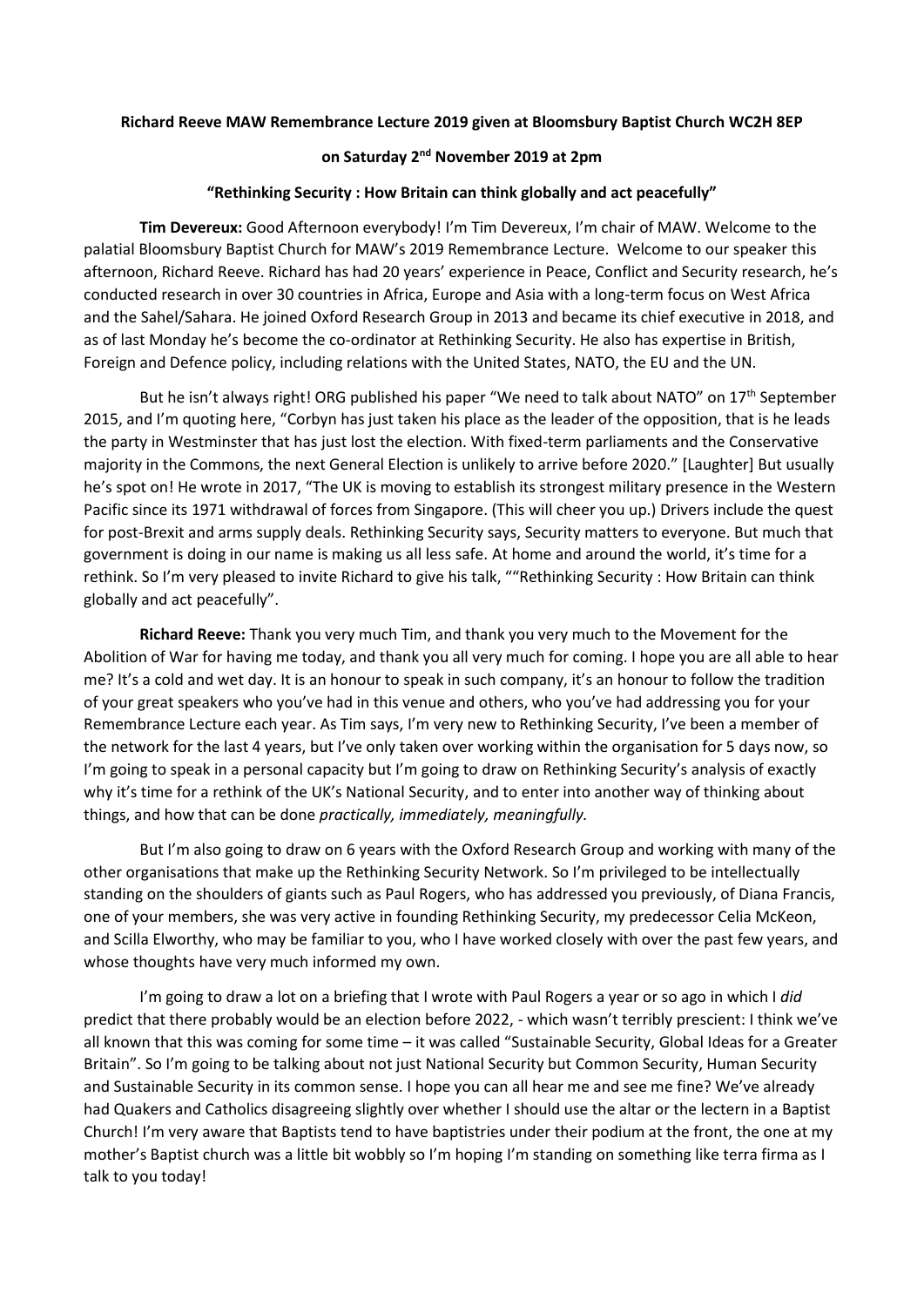That said, clearly in political terms we are not on terra firma, very far from it. When I was asked to give this lecture a few weeks ago, my immediate thought was, "31<sup>st</sup> October! Brexit Day. Brexit, Day 3. Will it be No-deal Brexit, will there be a last-minute deal? This of course will be what's on everybody's mind". Well here we are, it didn't happen this time, we're all waiting to see what happens in 3 months' time. But more importantly, we're all thinking more about what happens in 5 or 6 weeks' time because we're in a General Election, well, *almost* in a General Election campaign. Royal Assent is given, we're just waiting for Parliament to dissolve in the next few days.

That at least is a great opportunity. Punditry for better or worse has been talking about, "Is there going to be an election, is there not going to be an election?" because elections matter; because politicians in Westminster, the composition of our Government, matters about what informs our National Security Policy that the government pushes through. In theory, my job has been saying optimistically for the last 3 years "This is a great opportunity for change". Obviously I keep saying that, and change doesn't exactly happen the way we hoped it might, and I'll talk a bit about how change has been happening in National Security Strategy in this country for better or worse, and how that's been informed by changes in the context, changes in leadership in the country over the past 4 or 5 years. But an election does have the possibility of change, and what we'd expect to follow in this country would be what's called a National Security Review process. Anyway we will achieve one in 2020 because it's supposed to happen every 5 years and the last one was published in November 2015 six months after the first Cameron government took office, the non-coalition Cameron government that is.

I was looking through some features of the evolution of the strategic situation or the strategic mindset in this country over the last few years, and then thinking a bit about the key features, talking about what essentially, what they have been talking about for the last 4 or 5 years, which is largely *continuity.* This country has an imperial, national approach to security, which has been informed by 200 years or more of global Britain around the world, a particular mindset and narrative and idea of what Britain means to the world. It includes, in current terms, primacy of the United States as the world's Superpower or Hyperpower, Britain having a global presence, and dependence not just on the use of, but in particular the supply of oil & hydrocarbons to the world, and the ability of the UK to strike militarily first, anywhere in the world, at a time of its choosing. Those are some of the integral features which are not even really mentioned, barely even mentioned, in a national strategy because they are so deep, if not in our national psyche, at least in the establishment or elite or "those who have a voice"'s take on security.

I'll be talking about the evolution of the national security thinking under the recent governments, from what I call a "Prosperity agenda" under David Cameron, George Osbourne, a "Global Britain agenda" in the Brexit context, very characteristic of Theresa May's government until recently; and then thinking a bit about where this is going under Boris Johnson: we might think of it as "Britain First", in parallel to the "America First" approach, perhaps we could think of it as "Britannia Unbound" – I feel those are words that the Prime Minister might use, think about it, the echoes of the past into the future exerting its presence. I'll also be asking, What is Global Britain? Does Britain matter to the world? Should it matter to the world? And if it does, and actually I think it does, what could we be doing differently? And I'll give you 10 ideas that I think are possible, practicable to take forward in the next government, the next parliament, to think very differently about national security.

So, a National Security Strategy Review, we have that every 5 years, ought to be the big opportunity for the nation to come together in a sense, to think about what security means, to think about what national security means, how our country relates to the rest of the world, because we're not alone - we may be an island, but we're not isolated, nor do I think do we want to be – and think about ourselves in a global context, not just national security.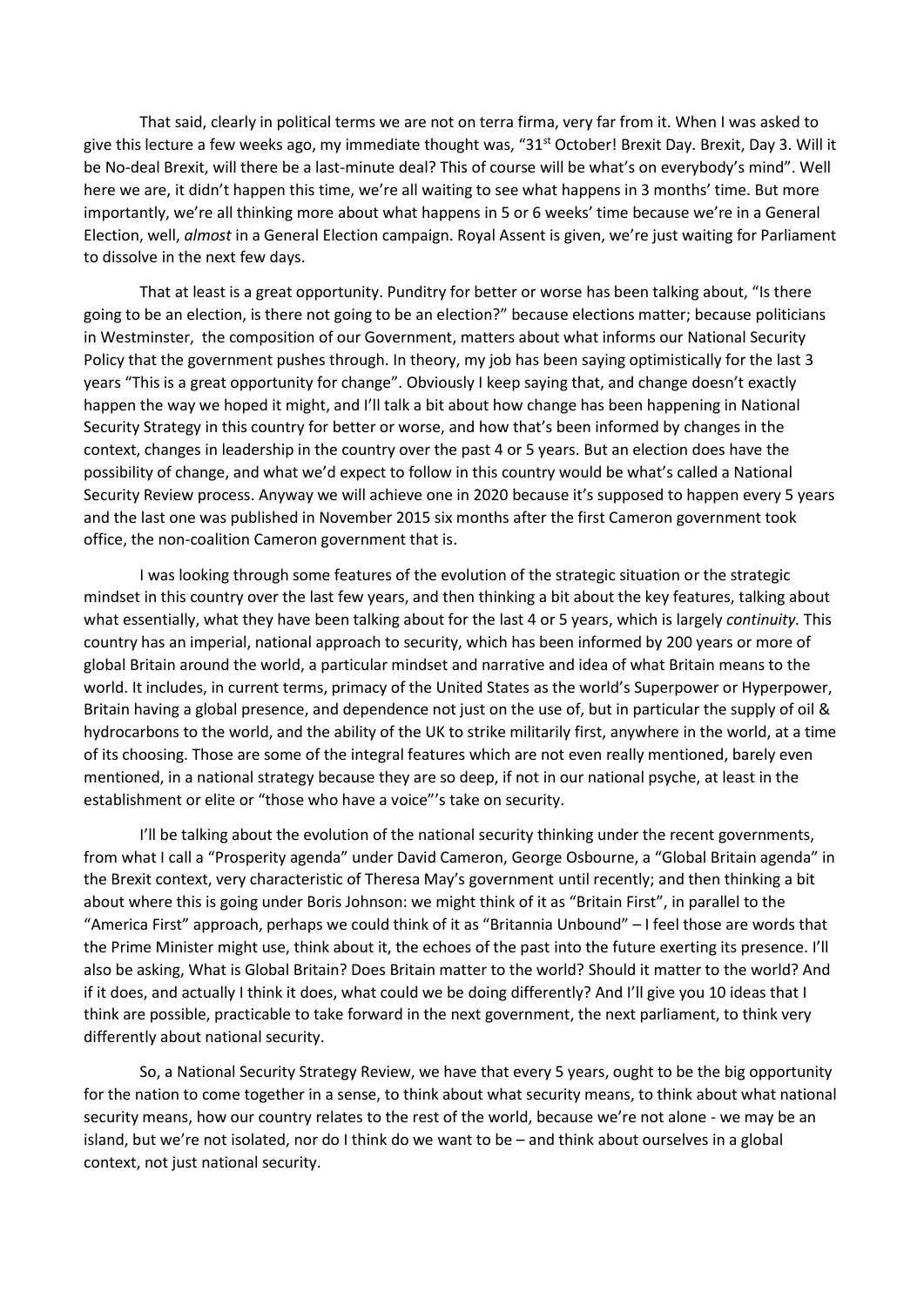Common security is very integral to the way Rethinking Security thinks about the world. I cannot have security, me myself, if you my neighbours are not at peace. We cannot be isolated. And some of the ways we think about "common security" as being different from national security are, well, security is a freedom to be enjoyed by all, not by one person in isolation; security is a common right, something that ethically, it appears not right to think about my security being at the expense of somebody else's or indivisible from that. Thirdly we think about security as a long-term, patient practice. It's not something we can simply establish simply by clicking our fingers or by doing one thing, it's something that we have to work at, collectively, between ourselves, to make real, to make matter. And finally, as such, security is a shared responsibility.

So where are we now? The last national security strategy, or the "National Security Strategy and Strategic Defence and Security Review" as it's properly known, was pushed through in November 2015. I was one of a number of people in civil society who tried to impact on that process. At the time we were promised by the government that there would be opportunities to interact with the policy on it but they didn't really do that, in the end they did a literally "answers on a postcard", because you could write a maximum of 150 characters, which is the length of an old tweet – not words, characters – and you could do that on an on-line portal and send your thought for the national security – and that was the consultation process. So it was, not unsurprisingly and not without precedent, an elite process, in Whitehall and with one or two very trusted think-tanks or academic units closely affiliated with the Ministry of Defence in particular, a little bit of a revolving door possibly, and the way that the National Security Strategy organised its thoughts about security was 3 priorities, and there was a very nice alliteration:

- 1. Protect Our People. Not too surprising. More surprising is the second one. The second is:
- 2. Project Our Global Influence. So, be powerful. Thirdly:
- 3. Promote Our Prosperity. So, no security without economic growth, British prosperity.

Under those, some of the headlines were: "Protect Our People" – a lot of that was around having more globally deployable expeditionary strike capability, so ability to exert harm far from home, not threaten harm as deterrence, in the words of the strategy. Second "Project Our Global Influence" – a lot of that was around our alliance structure, and some of that was very traditional, there was NATO, United States, Europe to an extent (this of course was before Brexit) but also many of those who didn't share our values necessarily, so there's a lot in there about Saudi Arabia and the Gulf States, for example, and those we have a close security alliance with on various terms; and then in terms of "Promoting Our Prosperity" – a lot of that was about the government's role in promoting UK companies. It doesn't really matter what companies they are, they might be oil companies, they might be tech companies, certainly there's a section about them being arms exporting companies and support for that. Not very much about promoting people abroad necessarily, but a lot about business, and that was something rather new, and I actually think George Osborne, the then chancellor, was the determinant personality in the last national security strategy.

It encompasses more broadly than that, a rather unreflective narrative about British Security that goes way back, and I think in a way you could summarise that National Security Strategy in 3 words which we weren't using very much at that time, but they would be "Strong and Stable". The idea that the world is a better place for Britain being strong. It makes an assumption about the UK being a benign force for good in the world. We're not alone in this, but we are I think a little bit more advanced in our thoughts on this than most countries as being synonymous with global peace and order. We created the international system, and you could say in our own image, and we need to uphold that for the world to be a peaceful, stable place. But doing that of course it prioritises UK national security over the security of people in other parts of the world. That's what a national security strategy – any national security strategy - is going to prioritise the nation and is therefore going to be problematic in some terms for doing that. But it advances national interests, which are very much determined by those in power.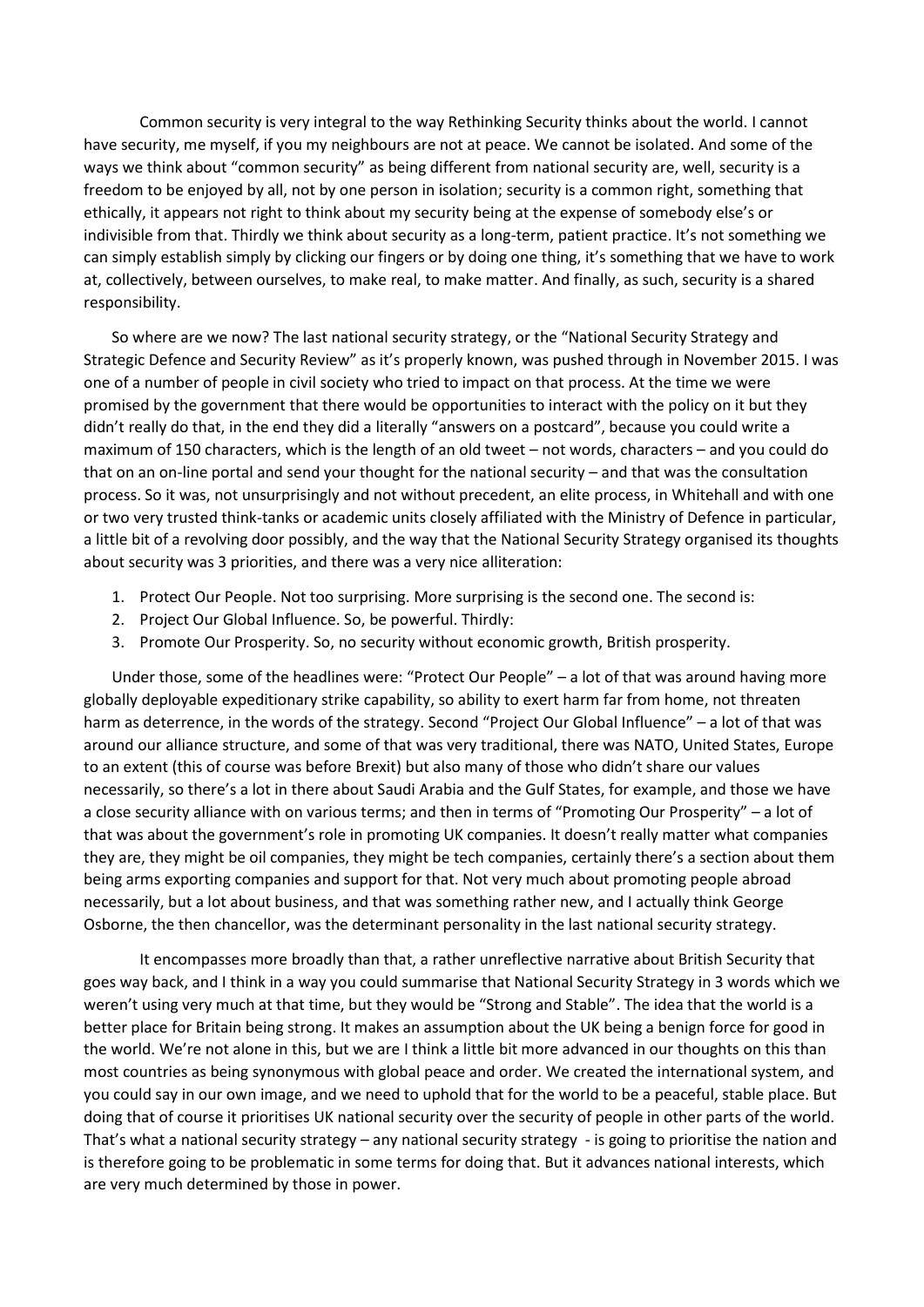Of course we don't have a meaningful dialogue about what our national interests are. To some extent that's happened as a result of the Brexit process or lack of process over the past 3 years. We have begun to think more broadly about what Britain means in the world, where our interests lie. The strategy is very much determined by those in power, those in office, those in Whitehall, those with lobbying power who talk to those in power, and that's a very short-term outlook as all previous national security strategies have in terms of focussing on immediate physical or military threats, and of course the military have to think what they might be.

There's usually a 1% threshold in military strategy: if there's a 1% possibility that something will happen, then you have a duty to prepare against it. We don't apply that in other contexts, we think about things as a 50% or a 30% probability before we put the resources into them. That's not quite what happens in national security. It's responsive. It's a bit better than previous national security strategies about putting some effort into prevention strategies, and yes, it thinks more broadly than just military power, but primarily it's about being able to respond with military force to threats. And the response is to dominate and control. It's worked for us in the past, we say, why not the future? We are what we are because of being a powerful, projective force in the world.

And of course it doesn't actually define what security, not just national security, is. What is security? What does it mean? There is a definition of security that comes through from this and other national security strategies: really it's synonymous with "stability" in the sense of the status quo, "business as usual". It's a strategy for ensuring business as usual. Now if we think that business as usual is fine or the best-case scenario then we're OK, we're doing our best to preserve the best in the world. If not, then we need to think about something different.

So, why does this narrative come into play? What are some of the underlyings of it? Why don't we think about security more broadly?

- 1. Firstly, because of the dominance of certain voices in the conversation around security, the social elite if you will.
- 2. Secondly, disproportionate influence of business in policy making. That includes hydrocarbons, the oil industries, perhaps the most resource-rich industry; it certainly includes the arms industries: it's not a coincidence that whenever you leave Whitehall or Westminster to go into the Westminster tube station, the advert you see at the top of the escalator is for BAE systems. It doesn't change – the advert changes but it's always BAE systems, nobody else advertises there, and that's not a coincidence. They effectively have one customer, and it's there, and it's a very powerful customer, and the voice is bought.
- 3. Thirdly of course there's tremendous inertia in institutions about doing change. I was talking with somebody earlier about what's possible or what can be done, what is done: the danger is we look at things as they are and say this is what can be done: what can be done is what has been done. We have to push the envelope on that. We don't want to be in the iron cage of what *is* done as we so often are, and the media is in this cage about what can be done.
- 4. Fourthly I think a lot of the values that underpin national security policy-making are what we might call "Hegemonic Masculinity", a very male approach to fighting problems, reducing discourse to threats and coercive responses. Often we men in particular are not very good at getting down from the symptoms into the causes, stepping back. We don't understand the psychology- this isn't always a male thing, but it can often be - we don't understand the psychology of our own insecurity, and that's so important in decision-making.
- 5. And finally and most importantly, the discourse of our national security in Whitehall when they are making decisions is very abstract, or abstracted from its real-life impacts. Which is curious. There's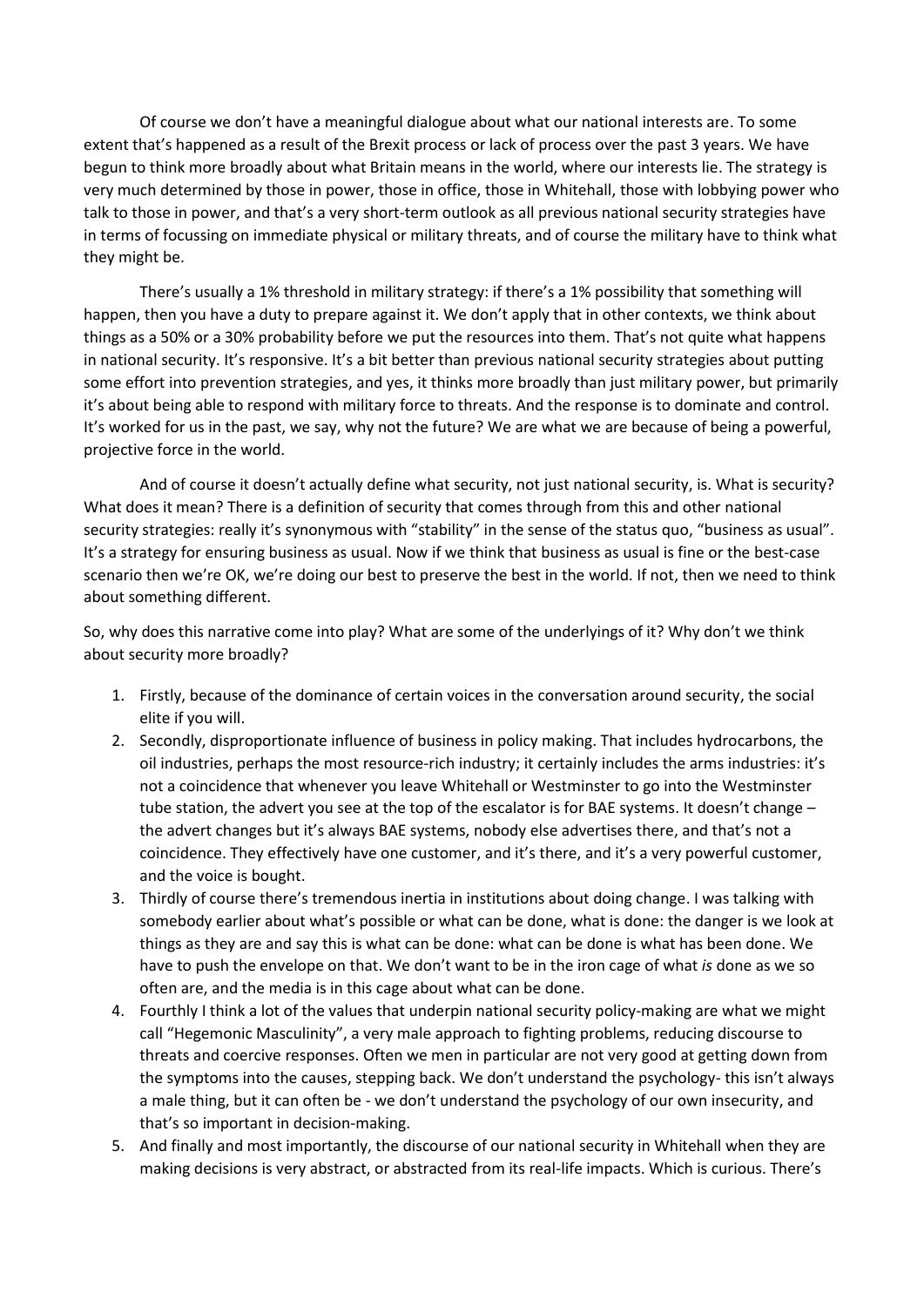no nation has gone more out into the world and engaged with it in various ways – certainly no country has invaded as many countries as this country, occupied them, probably lent money to them and many other kinds of engagement as well, but we don't think about the way these policies impact people in Yemen, or Bahrain, or Sudan, or Iraq. That's not the challenge that's posed. The challenge is "How is this going to affect our country?" I'll give an example. In a different context, we have a new thing from this security strategy, called the "conflict security instability fund", reasonably large, it's about £1.3 billion a year, it's in theory spent on peace-building or peace-making, but the money is allocated according to what they call the theories of change devised by the National Security Council for about 40 or 45 countries or regions in the world. It's not about what the money can do to improve the lot of people in, let's say Sudan, it's about "How can British money be spent in or on Sudan to improve UK national security?" So in this context, for example, it might mean stopping migration out of Sudan into the Mediterranean, European Union, the UK. It might be it's better to have the devil we know, in this context authoritarian governments, rather than a brotherhood government like they had in Egypt for a while, or civil war if we think that's the outcome that transition will have. So we don't think about the impact for the locals, we think about strategy as impacting on the UK and us.

So that's where we are. Now, I posed the question, "Global Britain" – it's one of the words in my title for this speech – "what is it?" Firstly I rest on the assumption that Britain is global and that it matters. A lot of critics have sneered at this and said, "Britain is not a global power, it's at best a middle-ranking power, we're deluding ourselves." I think the truth lies somewhere in between, and I'll explain why, and give some figures:

- Firstly, Yes, we are, in seeming perpetuity, a permanent member of the UN security council, we're one of 5 states, who always have the veto, always have a voice in the UN security council. We talk about change but I don't think it's very likely to happen, often for reasons other than our own. We have that status.
- We are, if you look at GDP, economic output, in hard dollar terms, so what we can buy in dollars, we are the 5<sup>th</sup> biggest economy, we *were* the 5<sup>th</sup> biggest economy last year, possibly we have been overtaken by India this year, maybe we're the  $6<sup>th</sup>$ , maybe the  $7<sup>th</sup>$  because we're about the same as France, but we're up there, although if you adjust that by what's called purchasing power or parity, which means what you actually produce rather than what you can seel it for, we're the 9<sup>th</sup> biggest economy because Brazil , Indonesia and India and somebody else overtake us.
- We have the fourth-largest volume of trade in the world, according to the World Trade Organisation, and at least according to one ranker, we have the greatest soft-power influence in the world - define that how you will, BBC World Service, British pop music, brand appeal, whatever. We are fairly consistently top 10 in a lot of these rankings. Now there's a question of what that means in real terms, because you put the numbers on them, and actually, we might be the fifth-biggest world economy, but we're only about 3% of output, so we're barely a 10<sup>th</sup> of what the US is, or China for example, with 5% of global trade. Yes, the top 5 or top 10 of many of these things, but quite a small percentage of these things. But more importantly for the conversation around national security, or global security, global insecurity, we have very global roles and responsibilities.
- We are probably the 6th largest military spender in the world, again about 3% of global total; we're the 6<sup>th</sup> largest arms exporter, according to Stockholm International Peace Research Unit data, something higher according to how you measure the output over the last 5 years, maybe 4% of the global arms trade; we also have the 5<sup>th</sup> largest stockpile of nuclear weapons in the world, and that gives us, rather rare in the world, a capability to destroy the world. We have an existential capacity that 182 (I think) other countries do not have, or rather more than that because no-one has quite enough nukes to end civilisation as we know it – we do: we know how to do it, we have those things,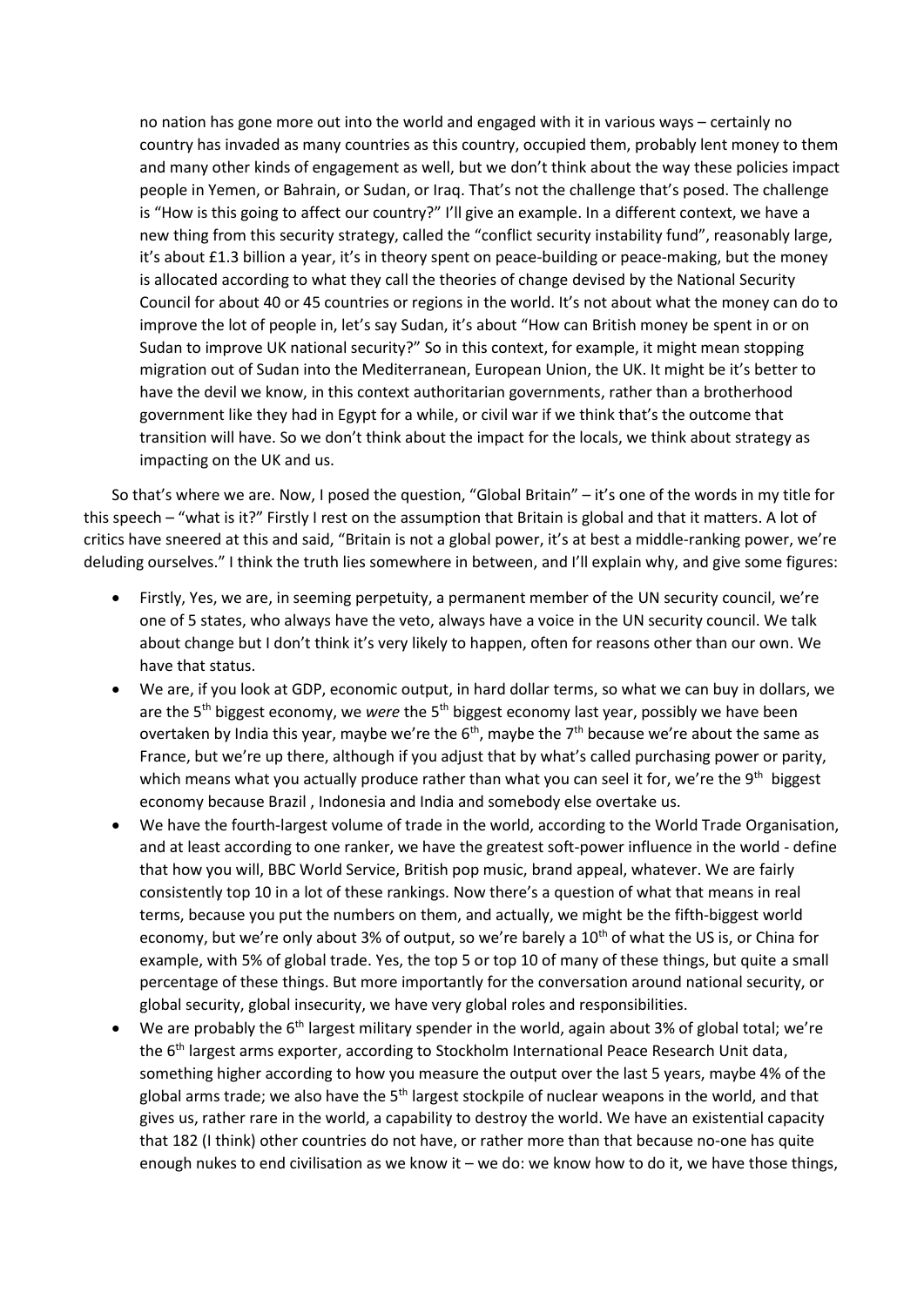we actually have them in Donald Trump's words, "locked and loaded", literally locked and loaded because they are targetted at certain places to do that. Whatever you think about nuclear weapons, that's a big responsibility.

- We also of course have a legacy of industrialisation that means that maybe we only produce about 1.2% of the world's greenhouse gases currently, that's the figure I could find, but what's up there warming the planet is something rather bigger, a particular responsibility from those early industrialisers.
- We of course also have a global footprint, shall we say culturally, politically and governmentally because of our role as an imperial power, the commonwealth, and our economic role around the world, with all the legacies and consequences of that. So we didn't get where we are today, either by accident or entirely benignly, I would say.

There is also a reality in global Britain that we need not overlook, which is that this country, with only one other parallel, is genuinely a global territorial mass. We may have decolonised almost everything, but Britain still has territory in pretty much every ocean in the world. In the Mediterranean we have Gibraltar, the Cyprus bases, in the Caribbean we have 4 or 5 territories, we have Bermuda just outside the Caribbean, South Atlantic, the Falklands, centring on Ascension Island; in the Indian Ocean we have Diego Garcia, a British International territory, and in the Pacific, we have Pitcairn which has 49 people. I'm not sure that's entirely by accident either. Of course most of these territories would be very hard to decolonise, given the small populations, but often I have the feeling that we deliberately kept a little piece of Britain, British land, everywhere so that we *can* talk about Britain being global. And only France has that ability also.

We are also rather unusual in that global presence in that quite a lot of those territories and rocks and flagpoles are exclusively and deliberately military bases. Even in France this doesn't apply. We have at least 3 of those territories which only exist as military bases: so we have the sovereign base areas in Cyprus, separated from Cyprus at independence in 1960. It's not us occupying Cyprus as a country, this is land alienated from Cyprus to us specifically to be a military base. We have the British International territories, depopulated in the '60s to make into a US/British airbase; and we have Ascension Island, between Africa and Brazil, also an airbase and listening post.

So we do have a global presence, and we do use it for particular purposes, and if we think about global Britain as this idea that has been expounded in some way since the Brexit vote in particular, since Theresa May's government, including by her then foreign minister, Boris Johnson, here are some of the big ideas:

**"Forward deployment"** which means military basing further afield, so we already had minesweepers and some other vessels in the Persian Gulf and now a frigate permanently there. We're planning to do the same in Singapore for the first time since 1971 – we used to have an East India, an East-Asia fleet before then, we're looking to re-establish that with one frigate in the future, and there's talk about having a permanent military base in the Caribbean as well.

**The global strike idea** which was put forward in 2015, a defence policy that has been taken forward for what they call "Carrier strike groups", aircraft carriers, and we're just about to commission the  $2^{nd}$  of our carriers to "fly the flag" as it were, anywhere in the world. We're restructuring the army around "strike brigades" for the same purpose on land, to be able to strike almost anywhere at a time of our choosing;

and you might call it a **"Greater Britain Pro-prosperity Sphere"** in Asia with the defence and the military industries taking the lead role. So it's no coincidence that Theresa May was visiting so many countries in East Asia during her period in office, Japan and Korea, India and others. Deals were done with Turkey to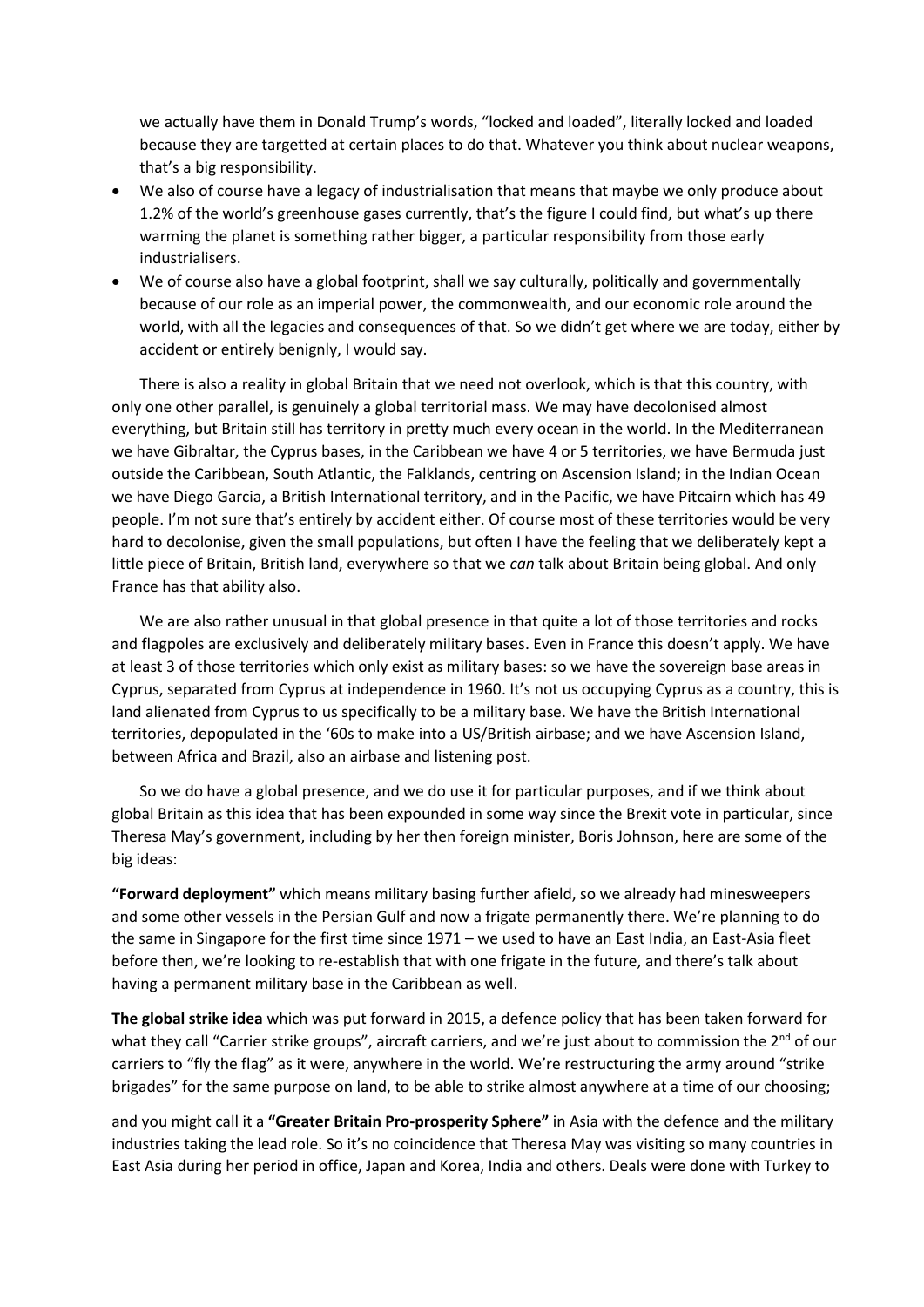create this new, next-generation fighter aircraft. We redoubled our aims to sell new aircraft and missiles to Saudi Arabia and Qatar in the Gulf, and a spat between them has played off rather well for BAE systems and others, because neither of them wants to be entirely outside; and there has been a big pitch in the Indo-Pacific, South and East Asia, whether that's selling designs for aircraft carriers to India; and whether that's called defence diplomacy with Japan and Korea, the Royal Navy resumed an almost permanent presence in the Pacific Ocean in 2018 after about 8 or 9 years of not being there; and generally following through with a sort of "pivot to Asia", following the American example. That could mean pivoting in various directions, but that's been one of them.

I find it particularly worrying, not just for the UK, but the world. On several occasions in the last year or so I've spoken off the record with American generals and their position has been, not "if" there is a war between US and China, but "when" there is war between US and China. That is the outcome they expect, and I think they also expect the UK to be part of any conflicts if or when it does happen. It isn't being talked about, really, in UK policy circles, it's not there in the Security Strategy and I very much doubt that it will be in the next one, but these are some of the directions we are being dragged in.

That said, I could call that the pessimistic view, but honestly I think that's a realistic view of where we are up to now, but I'm not without hope. Because the election is both an opportunity for radical change and an opportunity to talk about new policies, changing our thinking. In many ways, there *has*  been a change in British security thinking over the past few years, and I've written about this with Oxford Research Group over the last couple of years. There hasn't been a change of thinking in the government, but there has in Parliament and the parties. I've looked at the manifestos for the last election, I haven't seen the ones for this election yet, and there was a shift in some quite important ways. Not everything, most of them were cagey about it; it's worth saying that Security or Defence rarely are issues that energise the population in election campaigns, few elections are won or lost on these things. But I think there are some very important things, some directions it could be going. So this hopefully is more optimistic. This is some of the possible. And I'm rooting this in what I think is relatively pragmatic in our current context, because it's going to take us a long time to shift away from where we are currently.

As an aside, and thinking on the church theme, as many of you know, there was a service in Westminster Abbey earlier this year to commemorate 50 years of continuous at-sea deterrence, the nuclear missile patrols - I suspect some of you were outside the cathedral and none of you were inside. I thought that was rather shocking, but then I remembered last time I went to Westminster Abbey, it's written there on the walls, our national culture, you only had to step in the door to see the flags and the glorious dead. There's very little of our national history you will find in Westminster Abbey that wasn't achieved through war. I suspect you won't find the Tolpuddle Martyrs in there, but you will find the Boer War, or many other campaigns which we've forgotten about, written in stone there. And because it's written in stone, in the national consciousness, in the national monuments, it will take a long time to change.

But some ideas starting with National Security: I'll give you 10 ideas and see what you think.

**Firstly the National Security Strategy,** OK we're unlikely to talk about a common Security Strategy at this point, we're going to talk about the nation. But if it's about the nation let's bring in the nation, and let's talk about what our national interests are. Let's have it as an opportunity for dialogue and discourse about what security means. All of government and all of society, as far as we can. We need to take people more seriously than multi-national companies, and it needs to be a document that isn't just about reacting to things, but it's first and foremost about being pro-active, about preventing conflict, and that can only start with a recognition about what role this country actually plays in global conflicts, and that needs to stem,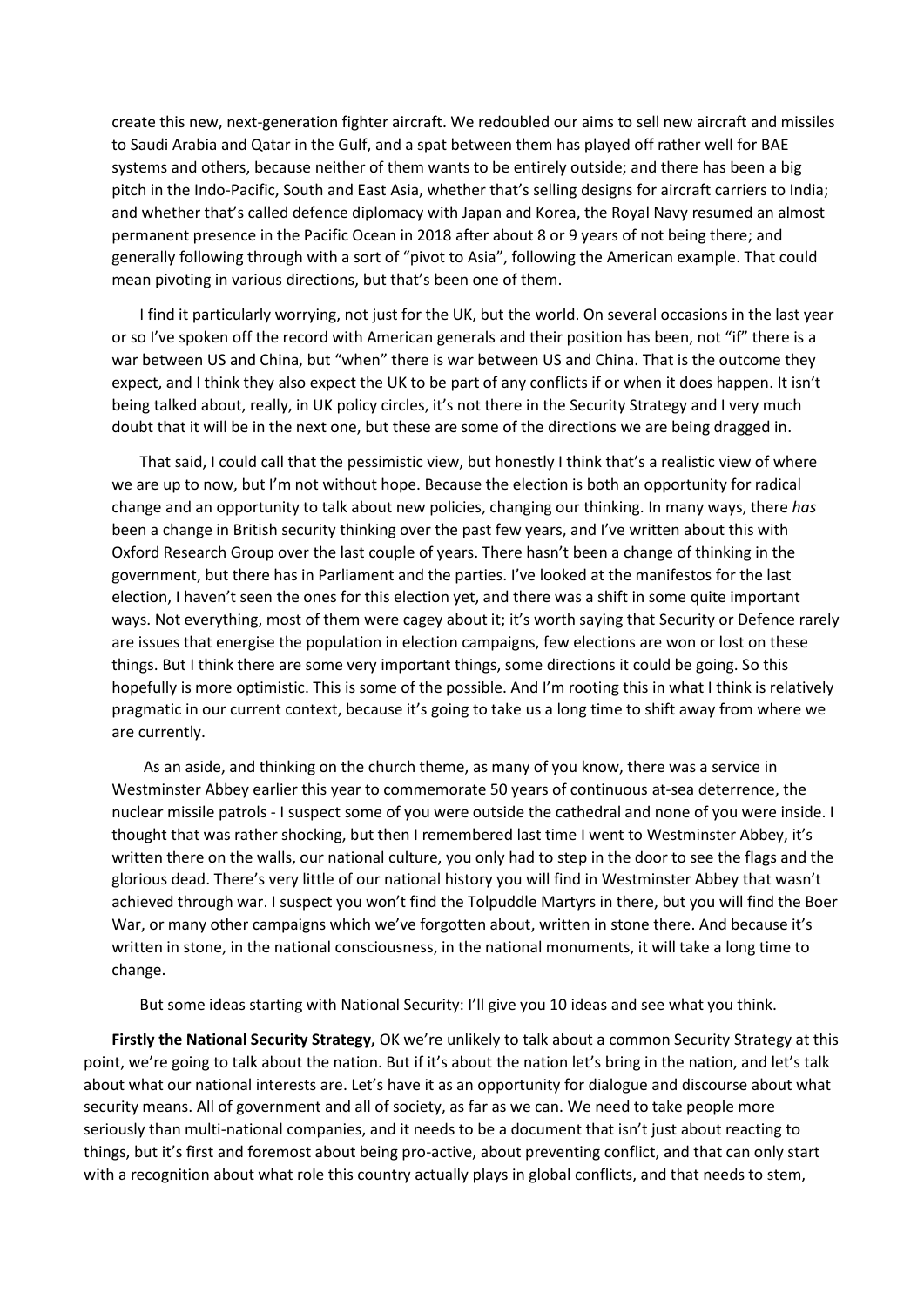follow from challenging our view of ourselves as benign, a force for good in the world. Part and parcel of that need to be not just military threats, but climate breakdown as a threat, inequality and marginalisation as huge threats, and I'll come onto those.

**Secondly, there's a phrase that recurs in talk about the last National Security Strategy and our role in the world, which particularly came to the fore in 2016/2017, talking about the UK's role as an upholder of the International Rules-based Order.** It sounds good. It's particularly used in talking about the South China Sea and the Chinese grab for islands there. Yes, international law is important, but we need to be credible on that, which means not being selective about what we want to uphold, whether that's taking seriously the International Court of Justice's ruling on returning Diego Garcia to Mauritius, or whether that's obeying the laws of war, or the UN Charter. Because there are things we can do on our own, and every nation has to do things on their own, to set an example, but it's only really likely to have an impact (because let's not forget we have that 3%, 4% of influence in the world) if we work multilaterally. We need to get serious about the UN, multi-lateralism, and genuine rules-based order, because that's our best prospect of avoiding and abolishing war, and in many ways this charter document sets out what's supposed to happen. The challenge is to implement it, and we're getting further and further away from that. The US is a big influence on that but it's not the be-all and end-all. If we're going to be a P5 member of the security council, we've got to act responsibly. And there are a whole other panoply of instruments we ought to be serious about, whether that's the sustainable development goals, (the UK has been pretty good on leading on these), the arms trade treaty, which we've probably been more rhetorically significant on than practically, or various arms control or other charters that we take seriously.

**Thirdly, and I'm not sure third does this justice, but we need to get serious about climate breakdown,** and I think you were talking about this this morning, those of you who were at the AGM. We need to recognise climate change, climate breakdown, as in its way as much of an existential threat to the world as nuclear weapons. These are two big ones. It's a threat that's actually happening, we can see happening, and we are doing something to avoid. Now Britain has in some ways set leadership on climate and climate finance, but it has so far to go. So much to do at home, so much to do abroad: there's so much we could be doing with our development aid, assistance to help newly-industrialising countries do so in a green way. And if you want to push the economy, why think about arms sales when you could be thinking about batteries, clean energy, bio-tech?

**Fourth, we need to think about how we can enhance our aid and development spending.** Now I very much doubt any of the parties will be going into this election arguing for more than 0.7% of the national income, which we're committed to. At this point probably holding to that commitment is important, and that means holding to that as development assistance, not funding peace-keeping out of that money, not funding counter-terrorism strategies out of that money, not funding "security assistance" from that money. But as important as that numerical target, is how we spend the money, and yeah, the UK's done OK in terms of targeting states, Britain's been pretty good on "conflict sensitivity" as it's called, at not stoking conflicts through spending development money, but there's a lot more to be done.

**Fifth, time to bring in the Foreign Office.** The three levers of foreign security policy would be the Ministry of Defence, the Foreign Office and the Departments of International Development and International Security - Ministries, national ministries rather. We need to invest in diplomacy for peace, call it preventive diplomacy, call it mediation capabilities, and actually the Foreign Office has been run down in the last decade. It's crazy often to think there are British military missions in countries that have no embassy in the UK. The cost is tiny compared to what we spend on other levers of power. We could be following, for example, the Norwegian precedent in terms of investing in mediation capabilities, investing in peacebuilding, investing in training in peace & mediation, rather than as salespeople for certain industries or security actors.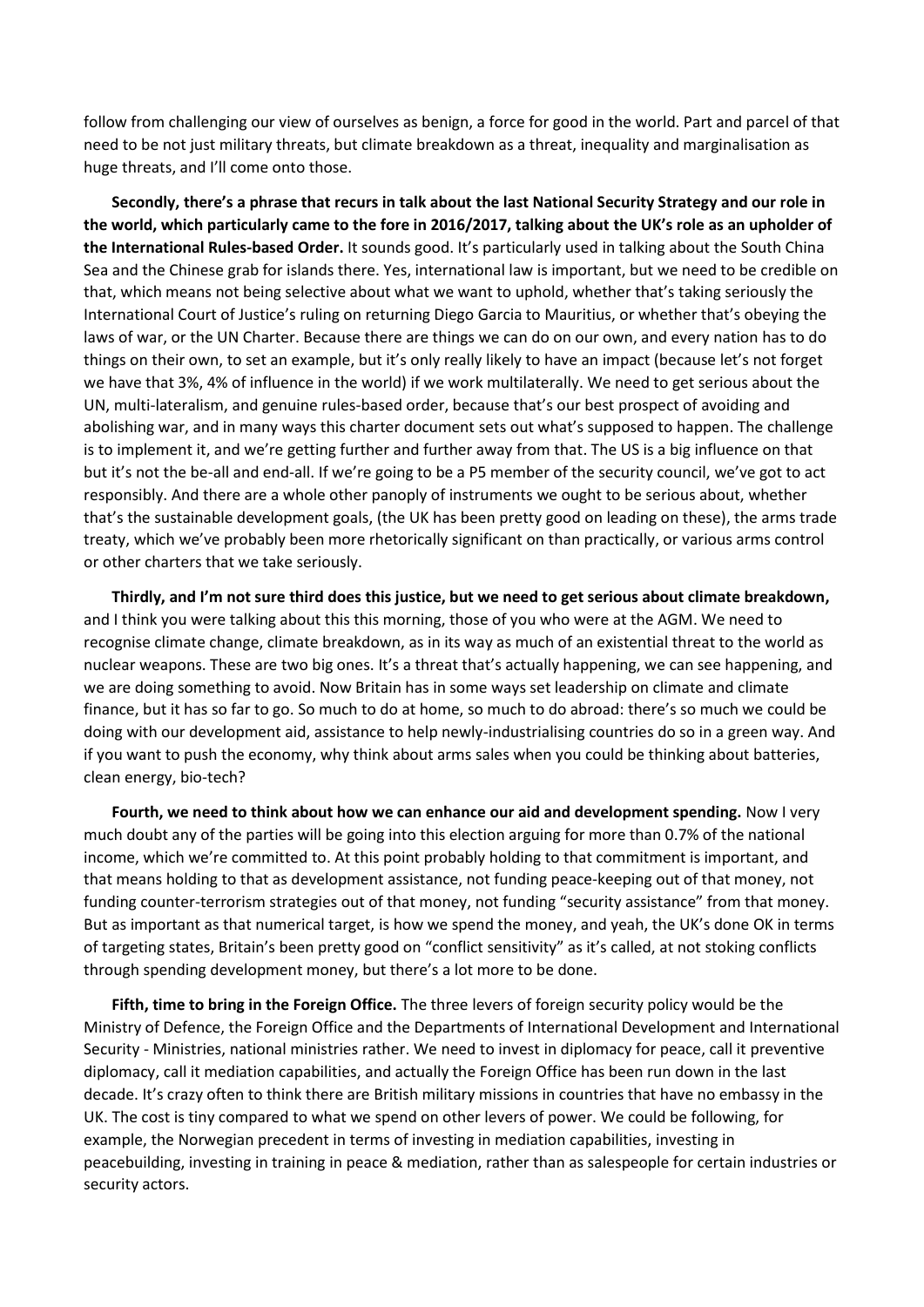**Sixth. There's a lot more we could be doing about peace operations, peace-keeping, the UN.** We've gone some distance towards stepping up to UN peacekeeping operations in the last 3 or 4 years, and credit to the recent governments on that. We have gone from offering almost nothing in terms of troop commitments to matching where our European peers, France, or Germany or Italy, are, for example, but that's still a tiny fragment of the military mission, and if there was something particularly useful that could be done, I think assisting the UN with its mandate on that is useful. That's not just a case of funding which we do, committing troops to assist with that, but also in terms of rethinking policy and practice at the UN, or protecting civilians, safeguarding peoples, making it fit particularly with political strategies - peacekeeping must be not there just as a plaster, it has to be part of something political, to end conflict and move it on.

**Seventh. Very clearly, and there was movement on this in the last election from many parties, we need to reset arms export policy.** We can't go on contradicting other aims of policy by sending billions of arms, missiles, aircraft to Saudi Arabia or other repressive governments, or frankly not just those that have a repressive internal record, but those that use force repressively, illegally, abroad, and that might include us! Of course we don't actually export to ourselves, but our biggest market is probably actually the US, or one of our bigger markets, outside the Gulf States – and Turkey. We recently banned new arms exports to Turkey in response to their intervention in Syria. We didn't ban the existing contracts – so the £100 million contract that BAE systems has for developing the next generation of H fighter – that's fine. They won't use that in Syria, will they?! So we're coming out of the European position and the common European position on arms sales, and we need to have something at least as good to focus on and guide us, not just guide us, curtail us in the future, but also to hold to that, because frankly we haven't held to the policies we've had in the past. But more than that, we need to tackle the influence of, if you will, the military-industrial complex, and that's not just about whether cigarettes or BAE Systems can advertise on the escalators of Westminster Tube station. It's about the influence they have, in government, the revolving door between MoD civilians , senior officers, industry, politicians, and for example whether it's right that we have a private company that is your sole provider of frigates, submarines, essentials. And that companies have self-interest, they have shareholders, and I see those interests as being rather difficult to tackle through voluntary measures. So we're probably going to have to get serious about nationalisation, defence diversification, as ways to shift the outputs of those industries, or their interests. It's a huge knot at the centre of decision-making that has to be unpicked if we are actually to think about national security, common security, as something different from the interests of the shareholders of certain organisations and those who aspire to work for them.

**Eighth, we probably need to talk about military spending.** I don't expect any of the parties to do this in this campaign. The 2% military spending thing has become rather totemic for so many. Even if they don't believe in it, I don't believe they are going to argue against it in this election. One reason why that's not necessarily a bad thing, is it's probably going to take that much expenditure to turn things around in at least the next parliament. You can make big changes, but big changes cost money. In the longer term, yes, we seriously need to think about how much we spend, because the UK spends at least 50% more as a percentage of its economy on the military than the European average, and we spend that because we're "global Britain", because we believe we need nuclear weapons, because we believe we need global power projection, because we believe we have to protect our territories in the South Atlantic, in the Indian Ocean, in the Caribbean, even the Pacific. Once we rethink that, we can think about bringing it back in. Now harmonisation with other European states is one way of doing that, and maybe we should be thinking about 2% as a maximum rather than a minimum, as NATO stipulates it, maybe there's something for leadership there, in terms of what liberal democracy means.

**Ninth, and apologies if I've taken so long to talk about it, but there's plenty we could be doing in terms of weapons of mass destruction and disarmament.** Again, I don't expect any of the major parties in this election to be arguing for nuclear disarmament in the UK. I don't even expect them to be arguing against